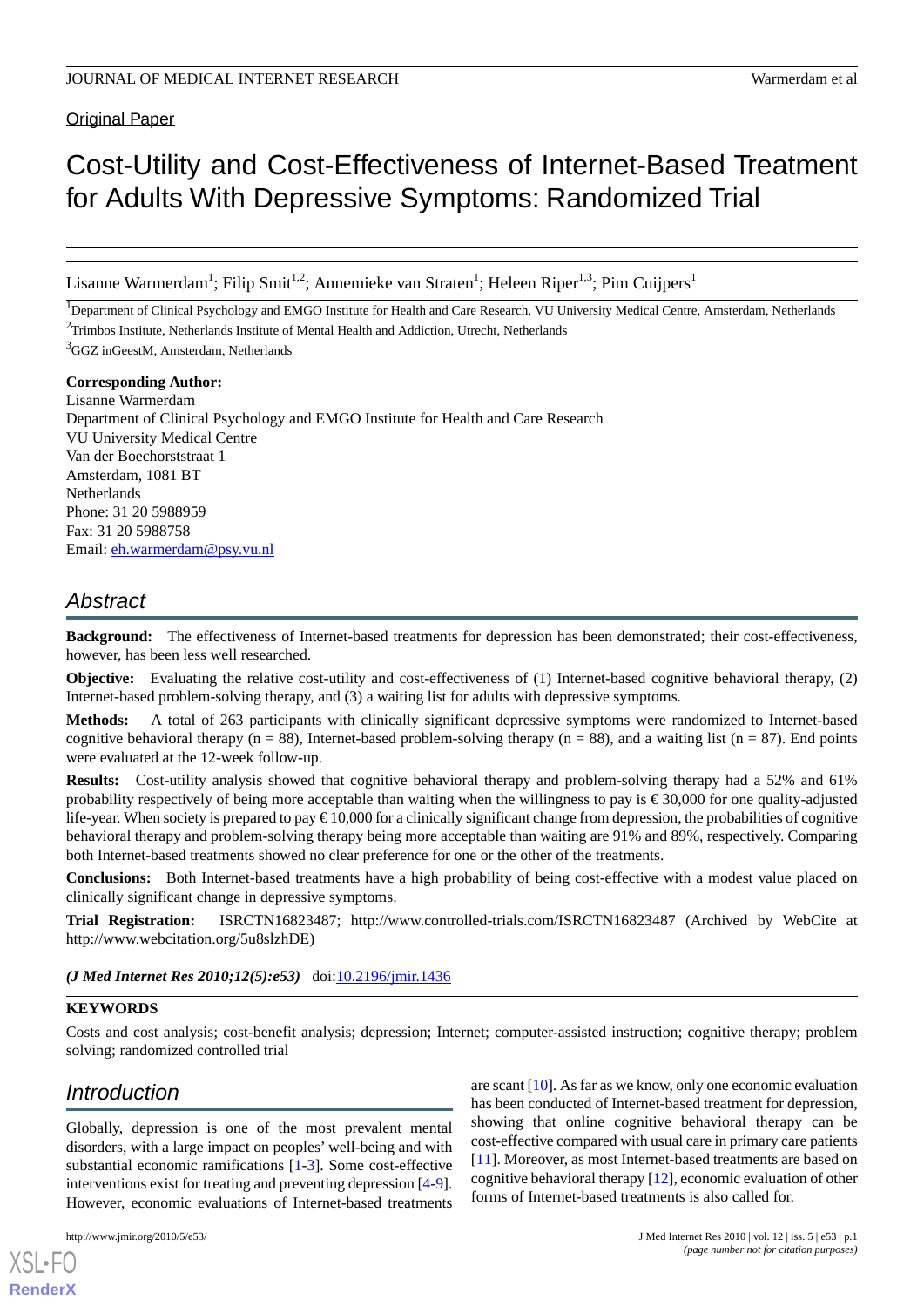In a randomized controlled trial for adults with depressive symptoms, Internet-based cognitive behavioral therapy and Internet-based problem-solving therapy showed superior effectiveness compared with a waiting list control group in reducing symptoms of depression and enhancing quality of life [[13\]](#page-9-7). Using the same data, we now investigate the cost-utility and cost-effectiveness of Internet-based treatment. Characteristic of problem-solving therapy in this study is its short duration of only five weeks. It would, therefore, be interesting to know whether this brief intervention is superior to an 8-week cognitive behavioral therapy intervention in terms of relative cost-effectiveness. To that end, we evaluated cost-utility and cost-effectiveness for 3 contrasts: (1) cognitive behavioral therapy versus placement on a waiting list, (2) problem-solving therapy versus placement on a waiting list, and (3) problem-solving therapy versus cognitive behavioral therapy.

# *Methods*

Full details of the study method are given elsewhere [[14\]](#page-9-8). Here, we describe its main features and focus on the economic aspects.

# **Participants**

Participants were recruited through advertisements in newspapers and via the Internet. To be included in the study, participants had to be aged 18 years or older, presenting with depressive symptoms, and willing to participate in a self-help course. Presence of depressive symptoms was ascertained with the Center of Epidemiologic Studies Depression scale (CES-D) when people scored 16 or higher on this scale [[15\]](#page-9-9). No other inclusion or exclusion criteria were defined for this study.

A total of 263 participants were randomized to one of the three conditions: Internet-based cognitive behavioral therapy (CBT,  $n = 88$ ), Internet-based problem-solving therapy (PST,  $n = 88$ ) and a waiting list control group with unrestricted access to usual care (WL,  $n = 87$ ). Block randomization was used, with each block containing 9 allocations. An independent statistician conducted the randomization. The study protocol was approved by the Medical Ethics Committee of the VU University Medical Centre.

# **Interventions**

The problem-solving therapy-intervention was a Dutch adaptation of Self-Examination Therapy by Bowman [[16\]](#page-9-10). Problem-solving therapy consisted of 3 steps. First, the participants made a list of the most important things in their lives. Second, they wrote down their current worries and problems and divided these into important and solvable problems, important but unsolvable problems, and unimportant problems. The core element of problem-solving therapy is to address the solvable important problems following a six-step procedure: describing the problem, brainstorming, choosing the best solution, making a plan for carrying out the solution, actually carrying out the solution, and evaluation. During the third step, the participants made a plan for the future in which they described how they would try to accomplish those things that matter most to them. The course took five weeks and consisted of one lesson a week.

The cognitive behavioral therapy intervention was based on the "Coping with Depression" course [\[17](#page-9-11)], Dutch version [[18\]](#page-9-12). Cognitive behavioral therapy in this study included psycho-education and focused on skills such as relaxation, cognitive restructuring (including coping with worrying thoughts), social skills training, and behavioral activation, specifically increasing the number of pleasant activities. Cognitive behavioral therapy consisted of 8 lessons, 1 lesson a week followed by a booster session after 12 weeks.

Participants in both interventions were supported by a life coach via email during the intervention period. Support was directed at helping the participant to work through the intervention and not at developing a therapeutic relationship or giving advice on how to cope with depressive symptoms or other problems. The average time that therapists spent on each participant providing feedback and answering questions via email was estimated at 20 minutes per week.

# **Outcome Measures**

# *Generic and Clinical Outcome Measures*

Participants received a baseline questionnaire prior to randomization and later at 5-, 8- and 12-weeks follow-up.

The central generic outcome was health-related quality of life derived by means of the EQ-5D of the EuroQol group. The EQ-5D consists of five health state dimensions (mobility, self-care, usual activity, pain/discomfort, and anxiety/depression) on which the respondent has to indicate his own health state [\[19](#page-9-13)]. An advantage of the EuroQol is that an overall utility score of quality of life can be obtained, which facilitates comparisons with other interventions and health states in other disease areas [[20\]](#page-9-14). A utility refers to the value that individuals or society may place on a particular health state. This valuation is indicated by a number between 0 (the worst imaginable condition: death) and 1 (perfect health). This study used the Dutch tariff to value generic quality of life. The utility scores of the EQ-5D are used to calculate the quality-adjusted life-years (QALYs) gained during the follow-up period by weighing the length of time spent in a particular health condition by the utility [[20\]](#page-9-14).

In addition, our primary clinical outcome was severity of depressive symptoms as measured by the Center for Epidemiological Studies Depression (CES-D) scale─Dutch version [[15\]](#page-9-9). The CES-D consists of 20 items and the total score varies between 0 and 60 with higher scores indicating greater depressive symptom severity. The cutoff of 16 and higher is commonly used to denote a clinically significant level of depressive symptoms [[15\]](#page-9-9).

# *Measuring Service Use and Costs*

Costs are defined from the societal perspective and encompass (1) intervention costs, (2) costs related to health care uptake, (3) out of pocket expenses for the family and the patient, and (4) costs stemming from production losses due to work loss days and work cutback days. Costs were calculated in Euros ( $\epsilon$ ) for the reference year 2007. Information on the participants' use of health services and production losses was obtained with the Trimbos and Institute of Medical Technology Assessment



**[RenderX](http://www.renderx.com/)**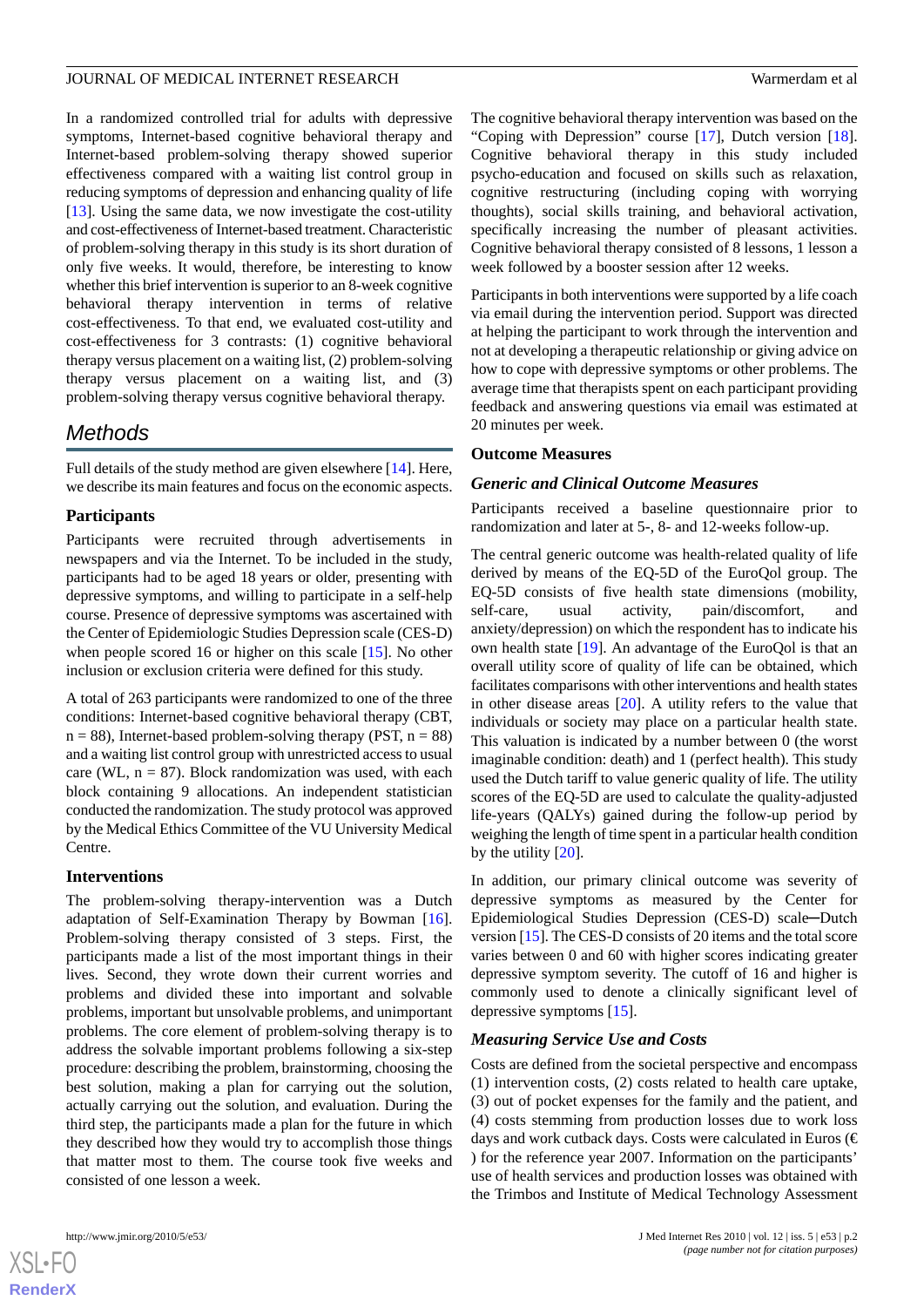Cost Questionnaire for Psychiatry [[21\]](#page-10-0). Data on service use and costs were collected for 2 periods: the 4 weeks prior to randomization and the 12 weeks following randomization. The 3 cost categories distinguished were: direct medical costs, direct nonmedical costs, and indirect nonmedical costs.

Direct medical costs consisted of intervention costs and uptake of health care services, including costs of medication. The per-participant intervention costs were estimated at  $\epsilon$ 501 for cognitive behavioral therapy and  $\epsilon$  338 for problem-solving therapy. The largest share of the intervention costs stemmed from receiving support during the interventions. Other costs comprised maintenance costs of the websites and participants' time for working through the self-help material which was

valued at  $\in$  8.83 per hour. Differences in intervention costs between the 2 interventions were mainly due to the variation in duration, with problem-solving therapy taking 5 weeks and cognitive behavioral therapy, 8 weeks. Health care services were costed by multiplying the number of health service units by their standard cost price [\[22](#page-10-1)] (see Table 1). The costs of antidepressants, anxiolytics, and hypnotics were calculated as the cost price per standard daily dose on a monthly basis as reported in the Pharmaceutical Compass [[23\]](#page-10-2). Direct nonmedical costs consisted of costs for traveling and parking. These costs were valued at  $\epsilon 0.17$  per kilometer and  $\epsilon 2.64$  per hour parking time. To this we added the costs of the participants' time spent in travel, waiting, and in treatment at €8.83 per hour (see Table 1).

#### **Table 1.** Direct medical and direct nonmedical costs by health service type

|                                       |              | Direct Medical<br>$\text{Costs}^a$ | Direct Nonmedical Costs <sup>a,b</sup> |                         |                   |
|---------------------------------------|--------------|------------------------------------|----------------------------------------|-------------------------|-------------------|
|                                       | Unit         | Cost $(\epsilon)$                  | Distance Traveled<br>(km)              | Patient's Time<br>(hrs) | Cost $(\epsilon)$ |
| General practitioner                  | Consultation | 21.36                              | 1.8                                    | 1                       | 11.80             |
| Regional mental health service        | Contact      | 131.14                             | 10                                     | 3                       | 30.84             |
| Private practice psychotherapist      | Session      | 80.38                              | 5                                      | 2                       | 21.16             |
| Psychotherapist hospital <sup>c</sup> | Consultation | 76.08                              | 7                                      | 3                       | 30.31             |
| Company doctor                        | Consultation | 22.47                              | $\boldsymbol{0}$                       | 1                       | 8.83              |
| Social worker in company              | Contact      | 50.62                              | $\tau$                                 | 3                       | 30.31             |
| Medical specialist                    | Consultation | 103.64                             | $\overline{7}$                         | $\overline{c}$          | 21.48             |
| Physiotherapist                       | Contact      | 24.06                              | 1.8                                    | $\overline{c}$          | 20.63             |
| Social worker                         | Contact      | 50.62                              | 7                                      | 3                       | 30.31             |
| Consultation alcohol/drugs            | Contact      | 131.14                             | 10                                     | 3                       | 30.84             |
| Home care                             | Hour         | 32.47                              | $\overline{0}$                         | $\Omega$                | 0.00              |
| Alternative care                      | Contact      | 47.00 <sup>d</sup>                 | $\overline{7}$                         | 3                       | 30.31             |
| Self-help group                       | Session      | 8.83                               | 7                                      | 3                       | 30.31             |

<sup>a</sup> Costs are in Euros for 2007.

<sup>b</sup> Based on average distances (km) and travel+waiting+treatment times (hrs) for receiving treatment [[22](#page-10-1)]

<sup>c</sup> Valued as the mean of costs for a consultation in a general or mental health hospital

<sup>d</sup> Costs for alternative care are variable. If unknown, the mean price of  $\epsilon$ 47 for various alternative forms of care was used.

Indirect nonmedical costs arise when production losses occur due to illness. Productivity costs were calculated according to the friction cost approach [[22](#page-10-1)]. However, as our follow-up takes 12 weeks, the friction cost approach and the human capital method would produce the same results. Production losses can occur under 3 conditions. First, people can be absent from paid work due to sick leave (work loss days). To evaluate a lost day in a paid job, the average age- and gender-specific "friction costs" are used [[22\]](#page-10-1). Second, production losses may occur when people are ill but continue to work with reduced efficiency (work cutback days). The number of work cutback days was estimated as the number of days actually worked when ill multiplied by a self-reported inefficiency score, which ranged between 0 (as efficient as when in good health) and 1 (totally inefficient). Third, people may also be too ill to perform domestic tasks.

These costs were evaluated as the price of domestic help at  $\in$ 8.83 per hour.

#### **Statistical Analyses**

All analyses were performed in accordance with the intention-to-treat principle. The expectation maximization algorithm (EM) in Statistical Package for the Social Sciences (SPSS, version 17) (SPSS, Inc, Chicago, IL, USA) was used to estimate missing values. EM employs maximum likelihood estimation to replace missing values in the data set with estimates.

#### *Analysis of Generic and Clinical Outcomes*

Missing EQ-5D scores were imputed at 5-, 8- as well as 12-weeks follow-up using EM. The rationale behind imputing

 $X$ SL•FO **[RenderX](http://www.renderx.com/)**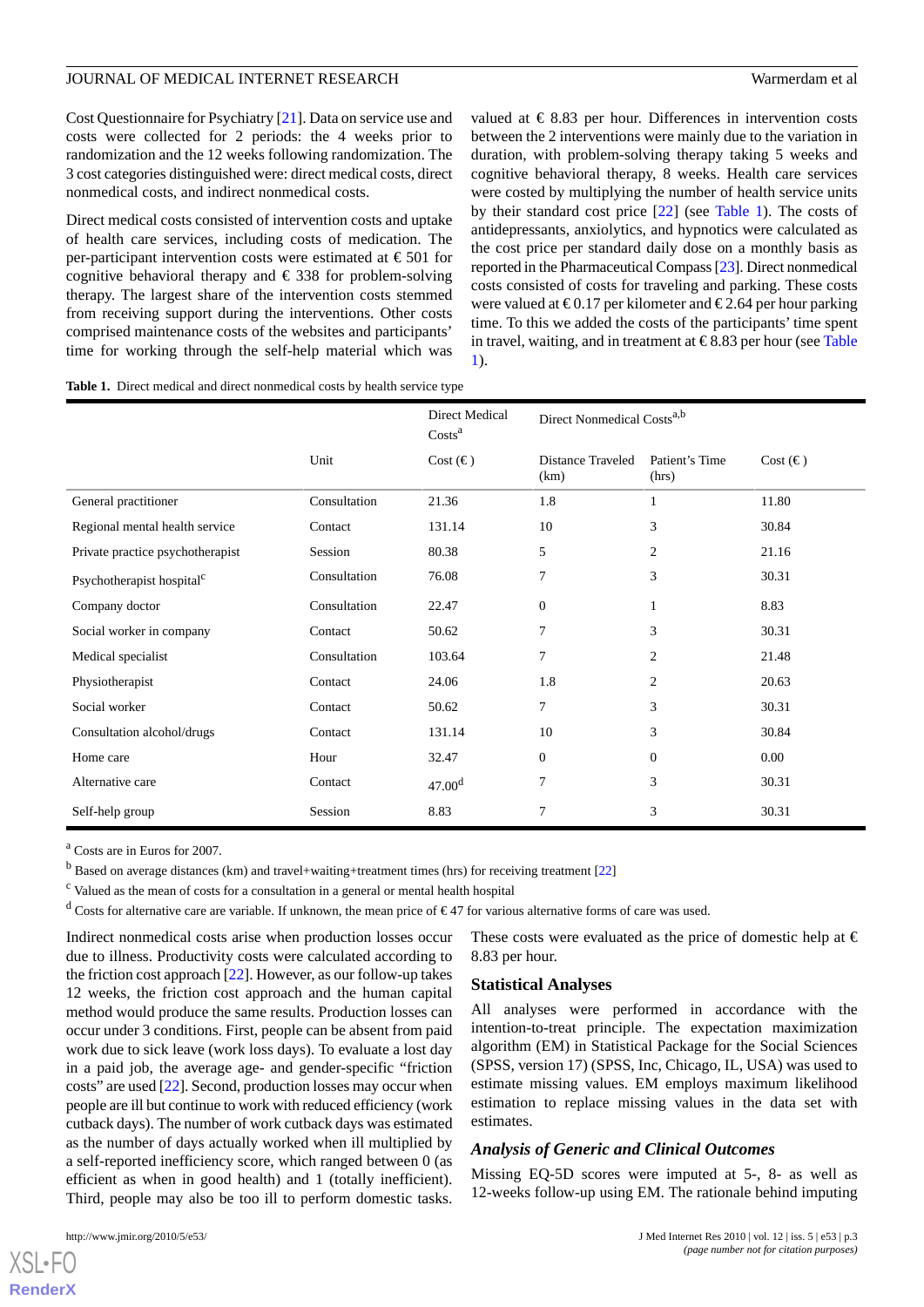EQ-5D scores for all measurements is that QALYs were calculated for each different time period separately, that is, QALY1 was calculated from baseline to 5 weeks follow-up, QALY2, from 5 to 8 weeks, and QALY3, from 8 to 12 weeks. In this way, speed of change is taken into account as improvements often occurred in the early stages of the treatments. QALYs for the 3 time intervals were added over the total time span from baseline to the last follow-up at 12 weeks post baseline. QALYs were calculated by multiplying the utility values of the health state by the length of time spent in that health state.

Clinically significant change was determined with Jacobson's and Truax's algorithm for reliable and clinically significant change [\[24](#page-10-3)] while using the cutoff score of 16 on the CES-D as an indication of recovery. For a change to be clinically significant, a participant had to have recovered as well as had to have shown reliable improvement at 12-weeks follow-up.

#### *Analysis of Costs and Economic Evaluation*

Costs were determined at 5-, 8- and 12-weeks follow-up. Total cumulative costs over 12 weeks were determined by adding up the costs of each of the 3 time intervals with missing cost data imputed using the EM algorithm.

The economic evaluation consisted of a cost-utility analysis and a cost-effectiveness analysis. For both analyses, the incremental cost-effectiveness ratio (ICER) was calculated as  $(C_1-C_0)/(E_1-E_0)$ , where C are costs and E is the effect and the experimental and comparator conditions are indexed with the 1 and 0 subscripts. The incremental cost-utility ratio will focus on the net costs per QALY gained. The cost-effectiveness ratio focuses on the net costs per reliable and clinically significantly improved case of depression. Nonparametric bootstrap resampling techniques (with 5000 replications) were used to take into account the stochastic uncertainty of the ICER estimates. In addition, the bootstrap analysis helped to obtain the median ICER and its 95% confidence interval from all 5000 simulated ICERS. The median and its confidence interval were based on the  $50<sup>th</sup>$ ,  $2.5<sup>th</sup>$ , and  $97.5<sup>th</sup>$  percentile of the distribution of the 5000 bootstrapped ICERs. As the arrhythmic mean may not provide the best estimate for the ICER, we only present the median ICER.

The scatter plots of 5000 bootstrapped ICERs on the cost-effectiveness plane were generated. This helps to produce estimates of the probability that (1) better health is generated for more costs (northeast quadrant), (2) that the intervention is inferior relative to the control condition because less health is produced at additional costs (northwest quadrant), (3) that less health is generated for lower costs (southwest quadrant), and (4) that the intervention dominates because better outcomes are obtained for lower costs (southeast quadrant). Another way of illustrating the cost-effectiveness results is the cost-effectiveness acceptability curve. Such an acceptability curve represents the probability that the intervention is cost-effective relative to the comparator condition, given varying ceilings for the willingness to pay (WTP) for one quality-adjusted life-year or for one case of depression showing reliable and significant improvement.

# *Sensitivity Analyses*

In the main analysis, maximum likelihood estimation was used to handle missing data. Due to high attrition, we repeated analyses using multiple regression to impute missing data.

# *Results*

### **Participants**

The average age of the 263 participants at baseline was 45 years (SD 12.1). Most participants were female (187/263, 71%) and the majority had higher vocational education/university (168/263, 64%) or intermediate vocational education/high school (72/263, 27%). Almost all participants were Dutch (243/263, 92%). The mean score of the participants on the CES-D was 31.7 (SD 7.5, median 31.0) at baseline. Mean utility score on the EQ-5D was 0.61 (SD 0.22). There were no statistically significant differences between the three groups with respect to the demographics, depressive symptoms, or quality of life scores at baseline [[13\]](#page-9-7). At baseline, total per capita costs were € 846, € 893, and € 925 for the cognitive behavioral therapy, problem-solving therapy, and waiting list groups respectively. No significant differences were found in total costs between the three groups,  $F_{2, 262} = 0.10, P = .91$ .

#### **Clinical Outcomes**

After 12 weeks, cognitive behavioral therapy and problem-solving therapy resulted in significantly higher quality of life scores and lower depression scores than waiting list placement. Full details of the main clinical outcomes are reported elsewhere [\[13](#page-9-7)].

The mean number of QALYs during the period of 12 weeks was 0.16 for cognitive behavioral therapy (95% CI 0.152 – 0.169), 0.16 for problem-solving therapy (95% CI 0.152-0.168), and 0.15 for wait-list (95% CI 0.142-0.159). No significant differences were found between groups,  $F_{2, 262} = 1.83$ ,  $P = .16$ . Regarding clinically significant change, both cognitive behavioral therapy and problem-solving therapy tended to show more clinically significant change than waiting list placement after 12 weeks,  $\chi^{2}_{2, 263} = 5.10$ ,  $P = .08$ . The number of participants showing clinically significant change was 25 (28.4%) for cognitive behavioral therapy, 23 (26.1%) for problem-solving therapy, and 13 (14.9%) for waiting list placement.

# **Health Care Service Use**

Cost data were available at baseline from 252 participants (cognitive behavioral therapy,  $n = 83$ ; problem-solving therapy,  $n = 85$ ; waiting list group,  $n = 84$ ). At 12-weeks follow-up, 147 participants returned cost data (cognitive behavioral therapy, n  $= 45$ ; problem-solving therapy,  $n = 40$ ; wait-listed group;  $n =$ 62). For descriptive purposes, Table 2 presents the number of participants using health care services with productivity costs due to production losses, based on the sample of participants that returned cost data at baseline and at 12-weeks follow-up.

At baseline, more than half of the participants used some form of medication. This level of medication use continued into the follow-up period. Of all participants, 30% to 40% had contact



**[RenderX](http://www.renderx.com/)**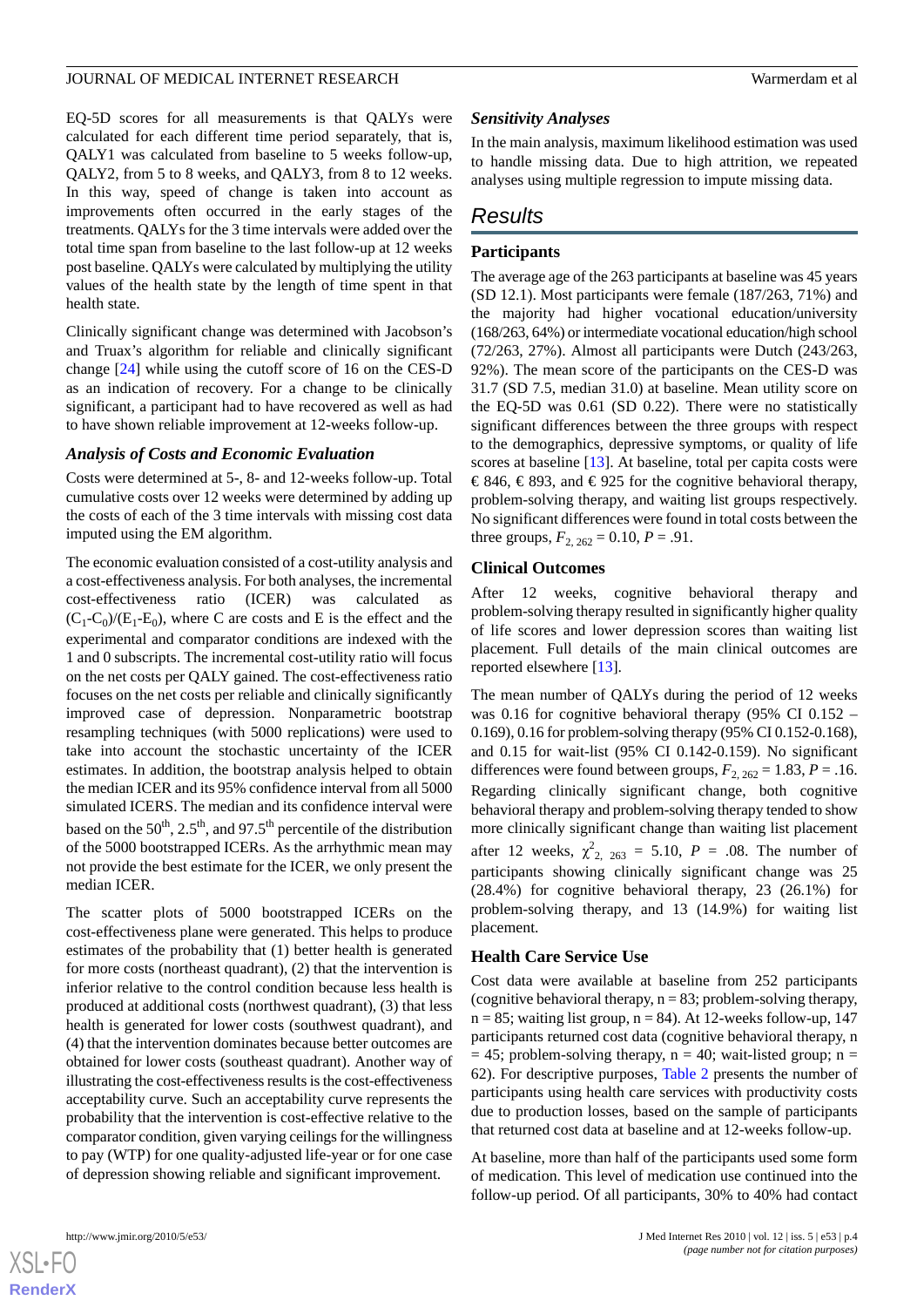with their general practitioner at both assessments, which happened to the same degree across all conditions. Reasons for visiting the general practitioner were, however, unknown. Frequently used services other than the general practitioner included visits to psychotherapists with a private practice, medical specialists, physiotherapists, and regional mental health services. At follow-up, visiting the private practice psychotherapist was reduced only in the problem-solving therapy

group. The use of regional mental health services was reduced in both intervention groups.

With regard to production losses, a majority of the participants reported domestic costs at baseline with evident reductions reported by both intervention groups at follow-up. Reductions were also reported by both intervention groups in the number of participants that incurred costs due to work loss and work cutback in paid employment.

|  |  |  |  |  | Table 2. Number and percent of participants using health care services and experiencing production losses |  |
|--|--|--|--|--|-----------------------------------------------------------------------------------------------------------|--|
|--|--|--|--|--|-----------------------------------------------------------------------------------------------------------|--|

|                                  | At Baseline  |                  | At 12 weeks |              |              |                  |
|----------------------------------|--------------|------------------|-------------|--------------|--------------|------------------|
|                                  | <b>CBT</b>   | <b>PST</b>       | <b>WL</b>   | <b>CBT</b>   | <b>PST</b>   | WL               |
| Cost Item                        | $n = 83$     | $n = 85$         | $n = 84$    | $n = 45$     | $n = 40$     | $n = 62$         |
| <b>Health care services</b>      | $n$ (%)      | $n$ (%)          | $n$ (%)     | $n$ (%)      | $n$ (%)      | $n$ (%)          |
| Medication <sup>a</sup>          | 46(56.1)     | 46(54.1)         | 43(51.2)    | 25(55.6)     | 18(45.0)     | 35(56.5)         |
| General practitioner             | 37(44.6)     | 26(30.6)         | 34(40.5)    | 18(40.0)     | 14(35.0)     | 22(35.5)         |
| Regional mental health service   | 13(15.7)     | 14(16.5)         | 15(17.9)    | 4(8.9)       | 3(7.5)       | 10(16.1)         |
| Private practice psychotherapist | 22(26.5)     | 29(34.1)         | 21(25.0)    | 13(28.9)     | 8(20.0)      | 14(22.6)         |
| Psychotherapist hospital         | 5(6.1)       | 5(5.9)           | 5(6.0)      | 3(6.7)       | 2(5.0)       | 5(8.1)           |
| Company doctor                   | 6(7.3)       | 10(11.8)         | 6(7.1)      | 3(6.7)       | 1(2.5)       | 6(9.7)           |
| Social worker in company         | 4(4.9)       | 2(2.4)           | 2(2.4)      | $\mathbf{0}$ | $\mathbf{0}$ | 1(1.6)           |
| Medical specialist               | 19(23.2)     | 15(17.6)         | 13(15.5)    | 10(22.2)     | 9(22.5)      | 9(14.5)          |
| Physiotherapist                  | 17(20.7)     | 19(22.4)         | 16(19.0)    | 10(22.2)     | 6(15.0)      | 8(12.9)          |
| Social worker                    | 2(2.4)       | 2(2.4)           | 3(3.6)      | $\mathbf{0}$ | $\mathbf{0}$ | 1(1.6)           |
| Consultation for alcohol/drugs   | $\mathbf{0}$ | $\boldsymbol{0}$ | 1(1.2)      | $\mathbf{0}$ | $\mathbf{0}$ | 1(1.6)           |
| Home care                        | 4(4.9)       | 3(3.5)           | 1(1.2)      | 2(4.4)       | 2(5.0)       | 1(1.6)           |
| Alternative care                 | 10(12.2)     | 12(14.1)         | 17(20.2)    | 3(6.7)       | 4(10.0)      | 7(11.3)          |
| Self-help group                  | 2(2.4)       | 5(5.9)           | 2(2.4)      | 1(2.2)       | 1(2.5)       | $\boldsymbol{0}$ |
| <b>Production losses</b>         |              |                  |             |              |              |                  |
| Work loss                        | 17(20.7)     | 13(15.3)         | 14(17.7)    | 3(6.7)       | 1(2.5)       | 13(21.0)         |
| Work cutback                     | 31(37.8)     | 31(36.5)         | 37(44.0)    | 22(26.7)     | 8(20.0)      | 28(45.2)         |
| Domestic loss                    | 59 (72.8)    | 69 (81.2)        | 68 (81.0)   | 23(51.1)     | 16(40.0)     | 49 (79.0)        |

<sup>a</sup> All types of medication are included.

#### **Costs**

Table 3 presents costs for the different cost categories based on imputed data. The majority of total costs were attributable to the indirect (productivity) costs. Indirect costs were, on average, lower by €201 (€1900-€1701) and €258 (€1900-€1642) for cognitive behavioral therapy and problem-solving therapy, respectively, relative to waiting list placement. The differences

in total direct medical costs were largely due to the inclusion of intervention costs for both cognitive behavioral therapy and problem-solving therapy. Overall, the cognitive behavioral therapy group incurred extra costs of  $\in 256$  ( $\in 2814 - \in 2558$ ) compared with the waiting list group. Problem-solving therapy led to extra costs of  $\in$  147 ( $\in$  2705- $\in$  2558) compared with waiting list placement. Total costs between groups were not significant,  $F_{2, 262} = 0.15$ ,  $P = .86$ .

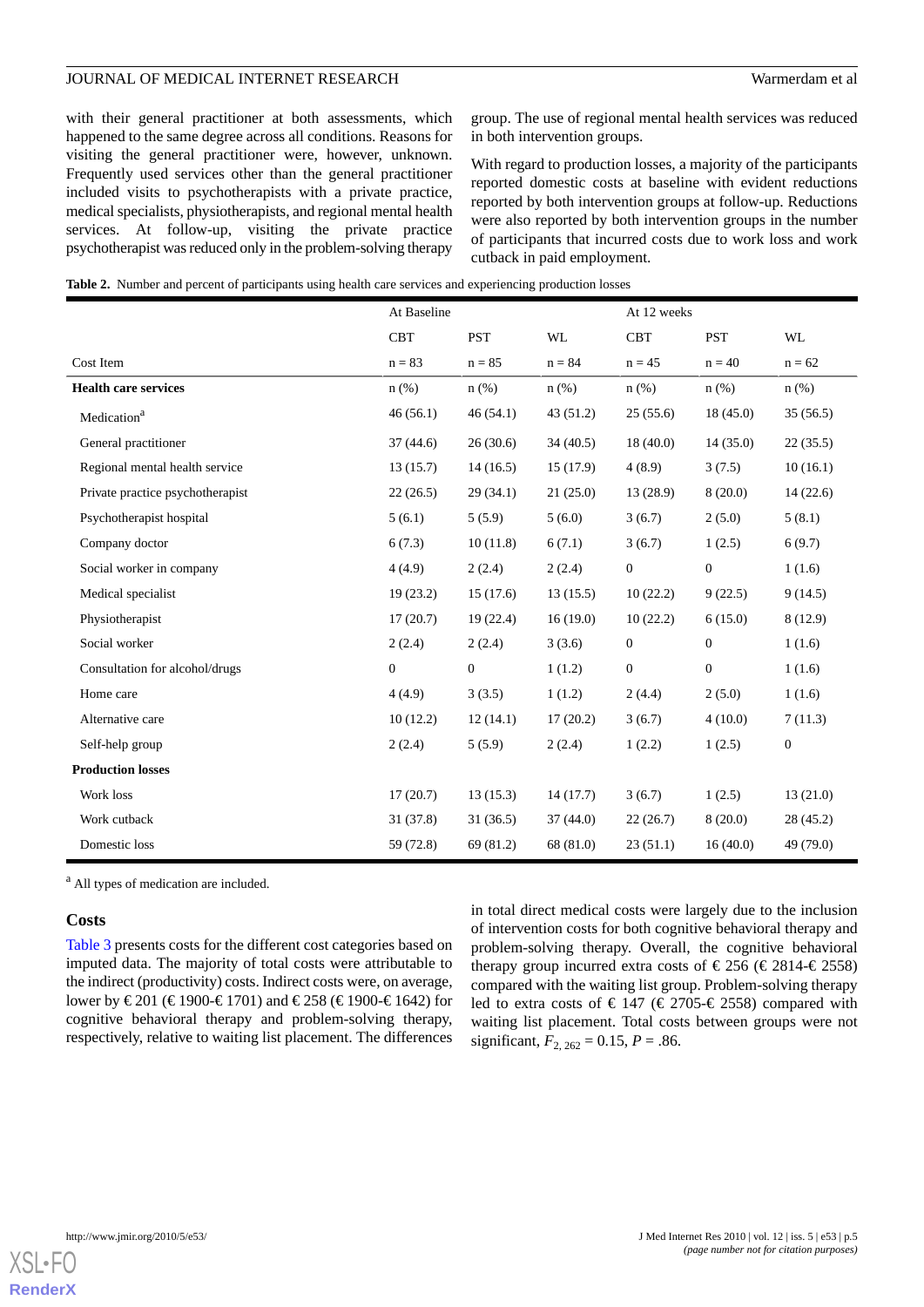**Table 3.** Estimated per capita costs (in Euros) by condition during a 12-week period

| Cost Item                                | Costs $(\epsilon)$ for 2007 |             |             |
|------------------------------------------|-----------------------------|-------------|-------------|
|                                          | <b>CBT</b>                  | <b>PST</b>  | WL          |
| Intervention, total cost                 | 501                         | 338         | ٠           |
| Health care use, mean (SD)               | 441 (452)                   | 513 (453)   | 472 (538)   |
| Medication <sup>a</sup> , mean $(SD)$    | 17(25)                      | 15(26)      | 18 (30)     |
| Sum of direct medical costs <sup>b</sup> | 958 (462)                   | 888 (461)   | 490 (544)   |
| Direct nonmedical costs                  | 156 (156)                   | 175 (162)   | 168 (203)   |
| Indirect costs                           | 1701 (2562)                 | 1642 (2669) | 1900 (3544) |
| Total costs <sup>c</sup>                 | 2814 (2683)                 | 2705 (2851) | 2558 (3691) |

<sup>a</sup> Costs of antidepressants, anxiolytics, and hypnotics

<sup>b</sup> Includes costs of intervention, health care use, and medication

c Includes direct medical costs, direct nonmedical costs, and indirect costs

**Table 4.** Incremental cost-effectiveness ratio (ICER)

| <b>Comparison and Analysis</b>    | <b>Cost-utility Analysis</b> |                                           |         | Cost-effectiveness Analysis |             |                    |  |
|-----------------------------------|------------------------------|-------------------------------------------|---------|-----------------------------|-------------|--------------------|--|
|                                   | Median <sup>a</sup>          | Lower Bound b<br>Upper Bound <sup>b</sup> |         | Median                      | Lower Bound | <b>Upper Bound</b> |  |
| <b>CBT</b> vs WL                  |                              |                                           |         |                             |             |                    |  |
| Main analysis <sup>c</sup>        | 22,609                       | $-322,604$                                | 428,771 | 1817                        | $-9203$     | 18,369             |  |
| Sensitivity analysis <sup>d</sup> | $-52$                        | $-144.943$                                | 223,908 | 19                          | $-3856$     | 3688               |  |
| <b>PST</b> vs WL                  |                              |                                           |         |                             |             |                    |  |
| Main analysis                     | 11,523                       | $-285,551$                                | 401,101 | 1248                        | $-18,719$   | 23,742             |  |
| Sensitivity analysis              | $-22,779$                    | $-105, 142$                               | 41,183  | $-2096$                     | $-10,796$   | 3319               |  |
| <b>PST</b> vs CBT                 |                              |                                           |         |                             |             |                    |  |
| Main analysis                     | $-21,888$                    | $-892,856$                                | 927,332 | $-36$                       | $-37,109$   | 1,000,000          |  |
| Sensitivity analysis              | $-49,963$                    | -737,794                                  | 653,203 | 3164                        | $-22,844$   | 152,180            |  |

 $a<sup>a</sup>$  Median ICER = 50th percentile of the 5000 bootstrap replications of the ICER.

<sup>b</sup> Lower and upper bounds =  $2.5<sup>th</sup>$  and 95.5<sup>th</sup> percentiles of the bootstrap distribution.

 $\epsilon$  Main analysis was conducted with expectation-maximization imputation for missing observations.

<sup>d</sup> Sensitivity analysis was based on regression imputation.

# **Cost-utility: ICERs**

Cost-utility analysis showed that the median incremental cost-effectiveness ratio for cognitive behavioral therapy versus waiting list placement resulted in  $\epsilon$ 22,609 per OALY gained. Hence, for each QALY gained by offering cognitive behavioral therapy instead of waiting, extra costs of  $\epsilon$ 22,609 are incurred. The left-hand panel of Figure 1 presents the distributions over the cost-effectiveness plane for the comparisons between the 2 active interventions and waiting list. Of the simulated ICERs, 28% are in the southeast quadrant, indicating a 28% probability that cognitive behavioral therapy is a better treatment because it generates more health effects for lower costs when compared with a waiting list control group. However, the majority of the simulated ICERs (67%) occur in the northeast quadrant, indicating that a health gain is produced, but at additional costs. Table 4 presents the median ICERs and their confidence intervals.

The median ICER for problem-solving therapy versus waiting list placement resulted in extra costs of  $\epsilon$  11,523 per OALY gained by offering problem-solving therapy instead of waiting. In addition, there is a 58% probability that it is more effective in terms of QALYs at extra costs and there is a 37% probability that it is more effective at a lower cost.

Problem-solving therapy has a 35% probability of being the dominant treatment. And half of the ICERs are equally distributed over the northwest quadrant (24%) and the southwest quadrant (27%). The fact that the ICERs are almost equally divided over the four quadrants indicates no obvious preference for 1 of the 2 active interventions (Figure 3, left-hand).

#### **Cost-utility: Acceptability**

The right-hand panel of Figure 1 presents the acceptability curves for the comparisons between the 2 active interventions and waiting list placement. Regarding the active interventions

[XSL](http://www.w3.org/Style/XSL)•FO **[RenderX](http://www.renderx.com/)**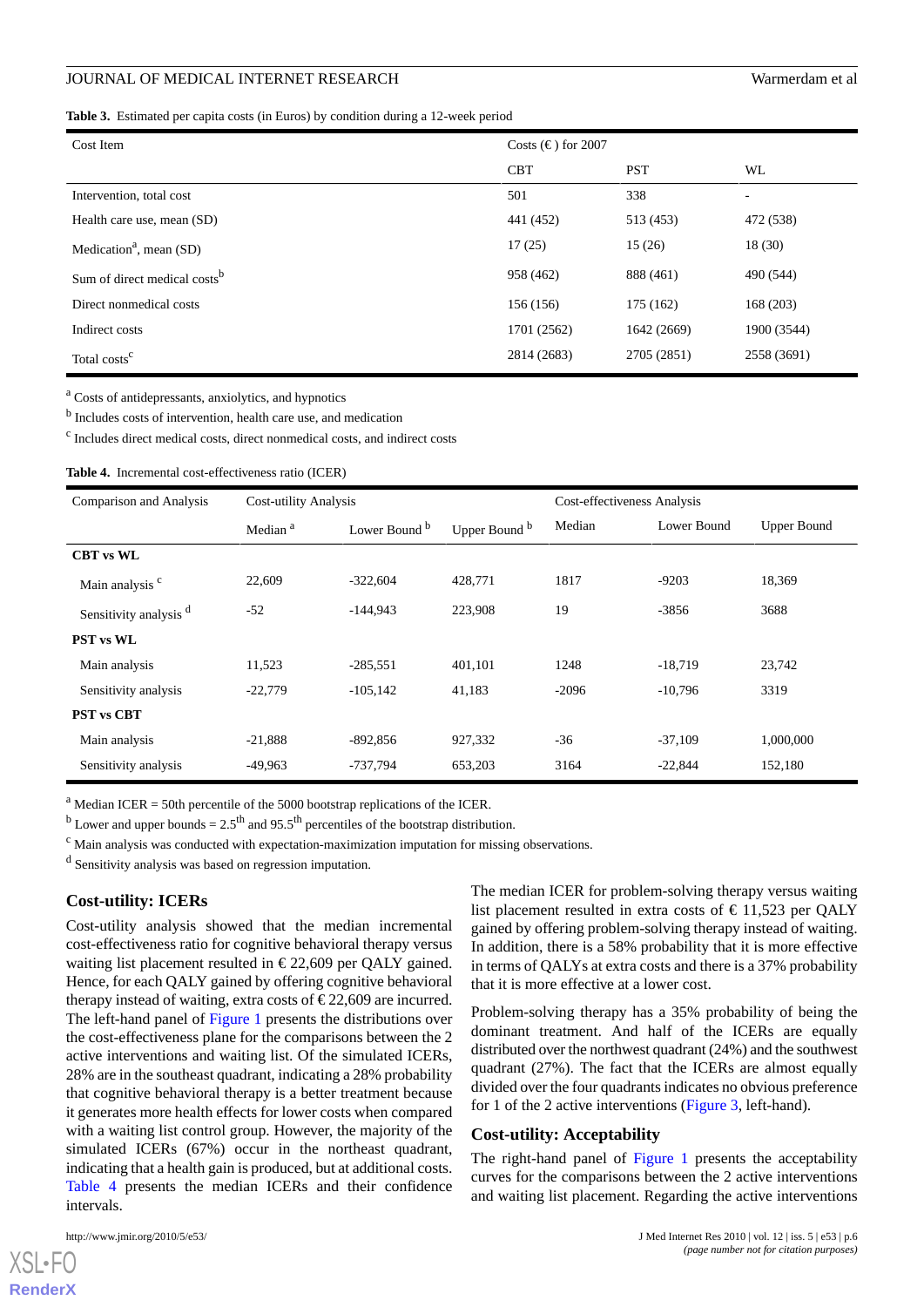versus waiting list placement, there is a 28% and 38% probability respectively that cognitive behavioral therapy and problem-solving therapy are more cost-effective than waiting, if society places a zero value on one gained QALY. However, the probability of Internet-based therapy being more cost-effective increases when the willingness to pay for a QALY gained increases. To illustrate, with a willingness to pay ceiling of  $\text{\textsterling}30,000$  per gained QALY, then cognitive behavioral therapy and problem-solving therapy have a probability of 52% and 61% respectively of being more cost-effective compared with waiting.

### **Cost-effectiveness: ICERs**

In the cost-effectiveness analysis, the incremental cost-effectiveness ratio is expressed in terms of additional costs per clinically significant change in depressive symptom severity. The median ICER for cognitive behavioral therapy versus waiting list placement resulted in  $\epsilon$  1817, indicating that by

offering cognitive behavioral therapy instead of placing participants on a waiting list, extra costs of  $\epsilon$ 1817 are incurred for a health gain of one additional reliably improved participant. There is a 69% probability that a participant will change with cognitive behavioral therapy, but at additional costs. The distributions of the bootstrapped ICERs over the cost-effectiveness plane for the comparisons between the 2 active interventions and waiting list placement are presented in the left-hand panel of Figure 2. For problem-solving therapy versus waiting list placement, ICER is € 1248 per reliably improved participant. The probability that problem-solving therapy is more effective in terms of reduced depression severity but more costly than waiting is 60%. Comparing problem-solving therapy with cognitive behavioral therapy resulted in a median ICER of -36. As for cost-utility, the four quadrants each contain an almost equal percentage of the ICERs, meaning no evident preference for 1 of the 2 Internet-based treatments (Figure 3, right-hand).

**Figure 1.** Distribution of bootstrapped incremental cost-effectiveness ratios (ICERs) (n = 5000) in the cost-effectiveness plane and ICER acceptability curve based on willingness to pay for one extra quality-adjusted life-year gained



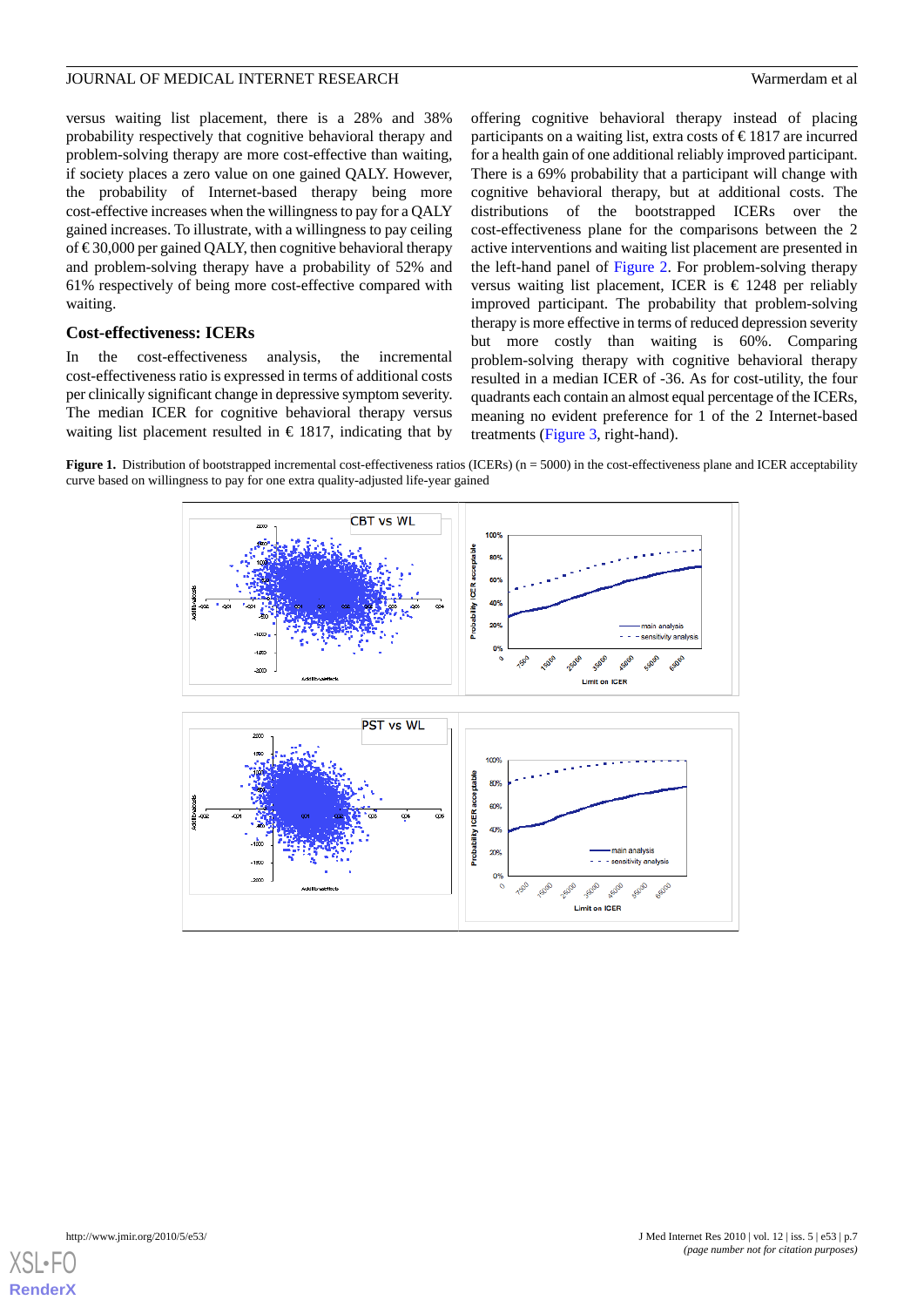**Figure 2.** Distribution of bootstrapped incremental cost-effectiveness ratios (ICERs) (n = 5000) in the cost-effectiveness plane and ICER acceptability curve based on willingness to pay per clinically significant change in depressive symptoms



**Figure 3.** Distribution of bootstrapped incremental cost-effectiveness ratio (n = 5000) in the cost-effectiveness plane for quality-adjusted life-years (left-hand) and clinically significant change (right-hand).



#### **Cost-effectiveness Acceptability**

The acceptability curve for cognitive behavioral therapy versus waiting list placement showed that with no willingness to pay for one reliably improved participant, there is a 30% probability that cognitive behavioral therapy is more cost-effective than waiting (Figure 2, right-hand panel). However, the probability rapidly increases when people are willing to pay more for clinically significant improvement. With a willingness to pay of  $\epsilon$  5000 and  $\epsilon$  10 000, cognitive behavioral therapy has a probability of 75% and 91% respectively of being more cost-effective compared with waiting list placement. For problem-solving therapy versus waiting list placement, the probability that problem-solving therapy is more cost-effective is 38% in the case of no willingness to pay. However, WTP of € 5000 and of €10 000 result in probabilities of 75% and 89%.

#### **Sensitivity Analysis**

Cost-utility and cost-effectiveness analyses were performed using multiple regression as an imputation method for missing

[XSL](http://www.w3.org/Style/XSL)•FO **[RenderX](http://www.renderx.com/)**

observations. Regarding cost-utility, regression imputation led to better results for both interventions compared with the main analysis (where maximum likelihood estimation was used), the probabilities that the interventions result in better outcomes at lower costs than waiting list placement are 48% for cognitive behavioral therapy (was 28% when using maximum likelihood estimation) and 79% for problem-solving therapy (was 37% when using maximum likelihood estimation). For the comparison between the two active treatments, results are in favor of problem-solving therapy with a 72% probability that problem-solving therapy leads to better outcomes in terms of QALYs at lower costs. Cognitive behavioral therapy and problem-solving therapy have high probabilities (73% and 95% respectively) of being acceptable treatments with a WTP ceiling of €30 000 (Figure 1, right-hand panel).

In the cost-effectiveness analyses, regression imputation also resulted in higher probabilities for the interventions being cost-effective compared with waiting list placement. In this case, the probabilities that the interventions will result in more clinically significant change at lower costs are 50% for cognitive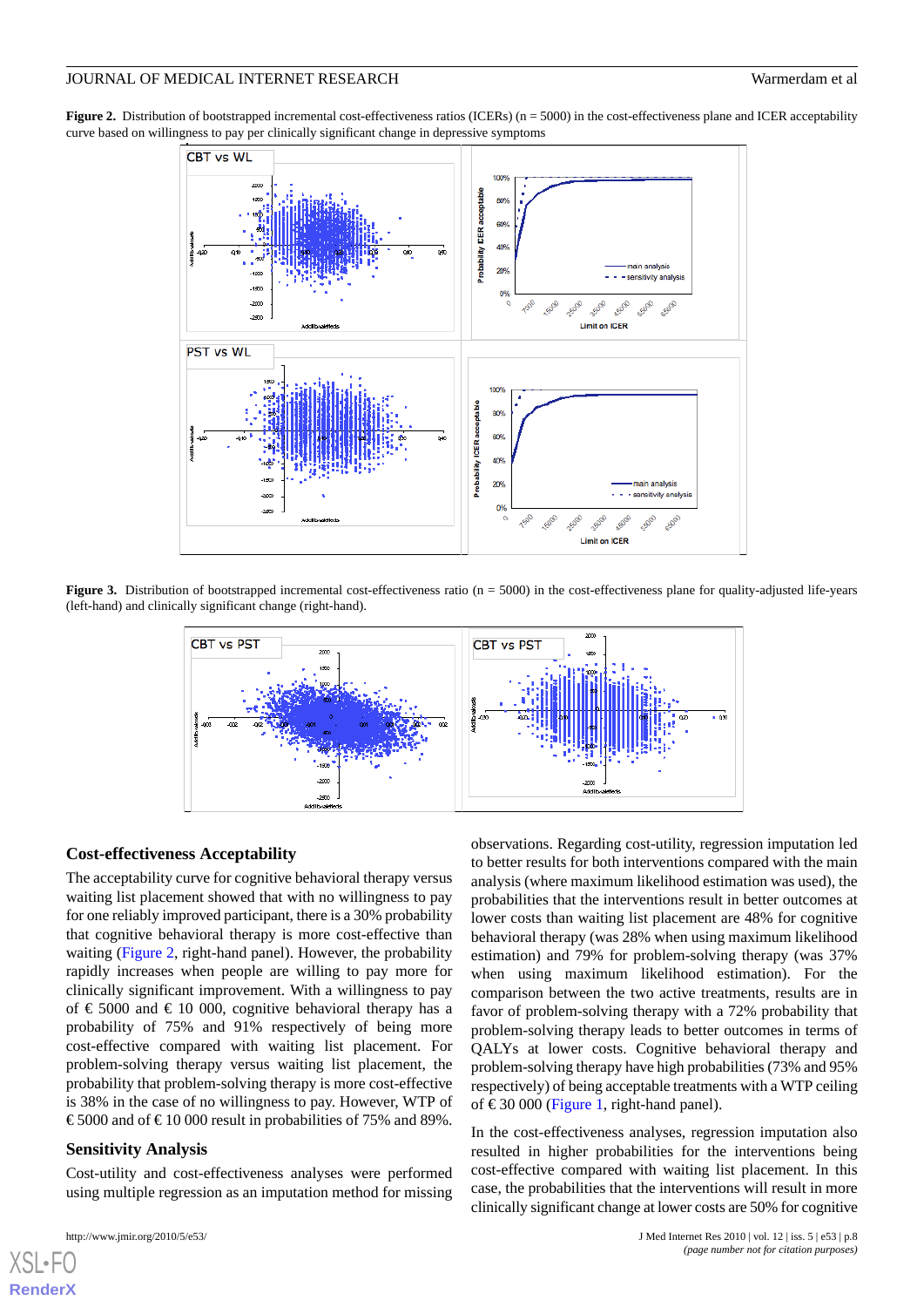behavioral therapy (was 30% when using maximum likelihood estimation) and 80% for problem-solving therapy (was 36% when using maximum likelihood estimation). And problem-solving therapy has a high probability (77%) of producing worse clinical outcomes at lower costs than cognitive behavioral therapy. With a WTP ceiling of  $\epsilon$  5000, the probability of cognitive behavioral therapy being acceptable is 99% from a cost-effectiveness perspective (Figure 2, right-hand panel), while for problem-solving therapy this probability is 80% in the case of no willingness to pay.

# *Discussion*

#### **Main Findings**

At first glance, cost-utility analyses produced conservative results regarding the efficiency of Internet-based treatment. With no willingness to pay for one extra quality-adjusted life-year, cognitive behavioral therapy and problem-solving therapy had a probability of only 28% and 38% of being more acceptable than waiting. But generally, people are willing to pay for one extra quality-adjusted life-year, although there is no consensus regarding the value of one QALY [\[25](#page-10-4)]. When the willingness to pay was raised to  $\epsilon$  30 000, then the Internet-based interventions had a 52% and 61% probability of being the preferred option. With the same threshold of  $\text{\textsterling}30,000$ , sensitivity analyses based on another way of imputing missing observations showed similar or higher probabilities  $($  > 73%) of cognitive behavioral therapy and problem-solving therapy being acceptable treatments, thus attesting to the robustness of our findings. From a cost-effectiveness perspective, both treatments showed high probabilities of being more cost-effective compared with waiting even when society might place modest values on one clinically significant improved patient; cognitive behavioral therapy and problem-solving therapy showed a 91% and 89% probability respectively of being more cost-effective than waiting when society was assumed to have been prepared to pay  $\epsilon$  10,000 for recovery from depression. Comparing both Internet-based treatments indicated no obvious preference for one of the treatments.

#### **Implications**

Only a small number of depressed people are reached within traditional health care settings [\[26\]](#page-10-5). As Internet-based treatments are more accessible than traditional therapies, these treatments are assumed to be able to reach more people in need of treatment. Internet-based treatments for depression, mostly based on cognitive behavioral therapy, have been shown to be effective  $[12]$  $[12]$ . An important further step is to assess the cost-utility and cost-effectiveness of Internet-based treatments. Cost-utility analysis allows health care organizations and other stakeholders to compare the benefits of online treatment with other interventions across a range of disorders with which treatments for depression may be in competition for limited resources. The study of McCrone et al (2004) made a start by showing that computer-delivered cognitive behavioral therapy had a high likelihood of being cost-effective in primary care

patients. Our study showed that two different Internet-based treatments with modest levels of therapist support were cost-effective in reducing depressive symptom severity in the general population, even in the conservative scenario that society had a limited willingness to pay for a reliably improved patient.

From a cost-utility point of view, the acceptability of the two treatments depends to a larger extent on what society is prepared to invest to achieve one quality-adjusted life-year. Differences in results between cost-utility and cost-effectiveness results can be explained by the nature of the outcomes. The quality-adjusted life-year is a measure of disease burden, including both the quality and the quantity of life lived, covering diverse health state dimensions, including mental health. The interventions were, however, directed at improving mental health, that is, reducing depression, and a depression-specific measure was used. Therefore, it cannot be expected that improvement in depression will result in across-the-board improvement in quality of life.

Besides, this study showed that a brief intervention based on problem-solving therapy seems to be a good alternative for Internet-based cognitive behavioral therapy in terms of cost-effectiveness. The generic nature of problem-solving therapy makes it suitable as a first step in a stepped care model. This would enable therapists to free up their limited resources and direct these to people presenting with more complex and severe symptomatology.

#### **Limitations**

We acknowledge the following limitations of this study. First, we were faced with a high attrition rate. The use of maximum likelihood estimation to handle missing data might have introduced some bias. It is, however, a highly recommend method [[27\]](#page-10-6). In a sensitivity analysis, outcomes and costs were, in addition, calculated using multiple regression as an imputation method for missing observations. Cost-effectiveness evaluations then became more favorable for both interventions. This implies that with high attrition rates, results partly depend on the imputation method used. For our data, it was understood that maximum likelihood estimation was the more conservative method; it was also the method used in the main analysis.

Second, the costs and effects were considered in the relatively short time span of 12 weeks. Accordingly, we do not know how the cost-effectiveness of Internet-based treatment is affected when a longer period is used, and this is a question that remains open for further research. Third, the study was not powered to detect statistically significant differences in outcomes and costs between the two Internet-based interventions. Therefore results regarding the comparison between the two active interventions should be considered explorative. Fourth, we used self-report for all measures. Self-report can be vulnerable to recall bias. The self-report of medication and care products for example, is often underestimated [[28\]](#page-10-7).

In light of these limitations, our findings should be interpreted with some caution.

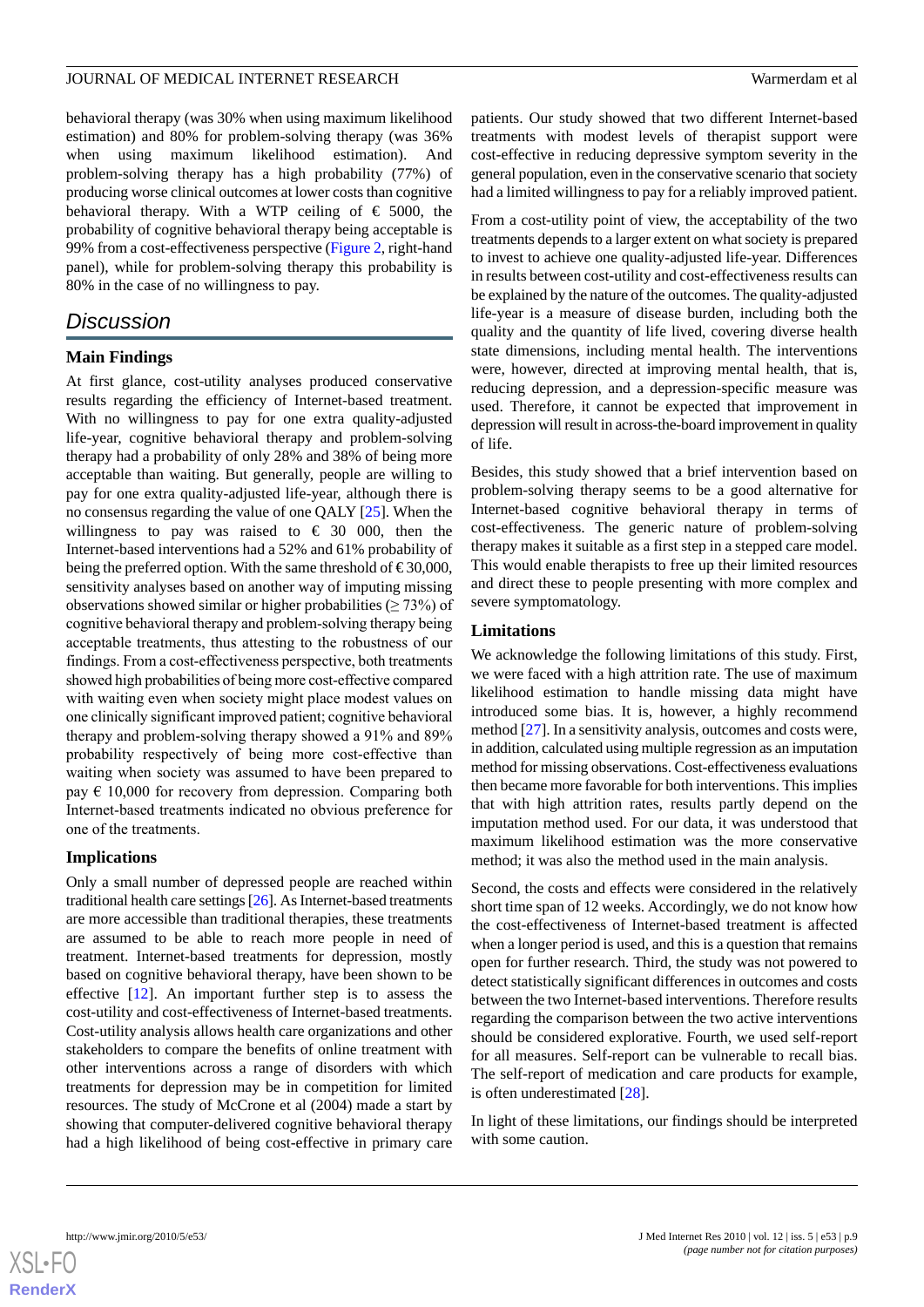# **Acknowledgments**

This study was funded by the Faculty of Psychology and Education at the VU University, Amsterdam.

# **Conflicts of Interest**

None declared

# <span id="page-9-0"></span>**References**

- 1. World Health Organization. World Health Organization. 2004. Prevention of Mental Disorders: Effective interventions and policy options URL: [http://www.who.int/mental\\_health/evidence/en/prevention\\_of\\_mental\\_disorders\\_sr.pdf](http://www.who.int/mental_health/evidence/en/prevention_of_mental_disorders_sr.pdf) [accessed 2010-08-08] [\[WebCite Cache ID 5s7sjQ7OY\]](http://www.webcitation.org/5s7sjQ7OY)
- <span id="page-9-1"></span>2. Kruijshaar ME, Hoeymans N, Bijl RV, Spijker J, Essink-Bot ML. Levels of disability in major depression: findings from the Netherlands Mental Health Survey and Incidence Study (NEMESIS). J Affect Disord 2003 Oct;77(1):53-64. [Medline: [14550935](http://www.ncbi.nlm.nih.gov/entrez/query.fcgi?cmd=Retrieve&db=PubMed&list_uids=14550935&dopt=Abstract)]
- <span id="page-9-2"></span>3. Andlin-Sobocki P, Wittchen HU. Cost of affective disorders in Europe. Eur J Neurol 2005 Jun;12(Suppl 1):34-38. [doi: [10.1111/j.1468-1331.2005.01195.x\]](http://dx.doi.org/10.1111/j.1468-1331.2005.01195.x) [Medline: [15877776\]](http://www.ncbi.nlm.nih.gov/entrez/query.fcgi?cmd=Retrieve&db=PubMed&list_uids=15877776&dopt=Abstract)
- 4. Scott J, Palmer S, Paykel E, Teasdale J, Hayhurst H. Use of cognitive therapy for relapse prevention in chronic depression. Cost-effectiveness study. Br J Psychiatry 2003 Mar;182:221-227 [[FREE Full text](http://bjp.rcpsych.org/cgi/pmidlookup?view=long&pmid=12611785)] [Medline: [12611785\]](http://www.ncbi.nlm.nih.gov/entrez/query.fcgi?cmd=Retrieve&db=PubMed&list_uids=12611785&dopt=Abstract)
- 5. Smit F, Willemse G, Koopmanschap M, Onrust S, Cuijpers P, Beekman A. Cost-effectiveness of preventing depression in primary care patients: randomised trial. Br J Psychiatry 2006 Apr;188:330-336 [[FREE Full text\]](http://bjp.rcpsych.org/cgi/pmidlookup?view=long&pmid=16582059) [doi: [10.1192/bjp.188.4.330\]](http://dx.doi.org/10.1192/bjp.188.4.330) [Medline: [16582059](http://www.ncbi.nlm.nih.gov/entrez/query.fcgi?cmd=Retrieve&db=PubMed&list_uids=16582059&dopt=Abstract)]
- 6. Katon WJ, Schoenbaum M, Fan MY, Callahan CM, Williams J, Hunkeler E, et al. Cost-effectiveness of improving primary care treatment of late-life depression. Arch Gen Psychiatry 2005 Dec;62(12):1313-1320 [\[FREE Full text\]](http://archpsyc.ama-assn.org/cgi/pmidlookup?view=long&pmid=16330719) [doi: [10.1001/archpsyc.62.12.1313\]](http://dx.doi.org/10.1001/archpsyc.62.12.1313) [Medline: [16330719\]](http://www.ncbi.nlm.nih.gov/entrez/query.fcgi?cmd=Retrieve&db=PubMed&list_uids=16330719&dopt=Abstract)
- 7. Lave JR, Frank RG, Schulberg HC, Kamlet MS. Cost-effectiveness of treatments for major depression in primary care practice. Arch Gen Psychiatry 1998 Jul;55(7):645-651 [\[FREE Full text](http://archpsyc.ama-assn.org/cgi/pmidlookup?view=long&pmid=9672056)] [Medline: [9672056](http://www.ncbi.nlm.nih.gov/entrez/query.fcgi?cmd=Retrieve&db=PubMed&list_uids=9672056&dopt=Abstract)]
- <span id="page-9-3"></span>8. Simon GE, Katon WJ, VonKorff M, Unützer J, Lin EH, Walker EA, et al. Cost-effectiveness of a collaborative care program for primary care patients with persistent depression. Am J Psychiatry 2001 Oct;158(10):1638-1644 [\[FREE Full text\]](http://ajp.psychiatryonline.org/cgi/pmidlookup?view=long&pmid=11578996) [Medline: [11578996](http://www.ncbi.nlm.nih.gov/entrez/query.fcgi?cmd=Retrieve&db=PubMed&list_uids=11578996&dopt=Abstract)]
- <span id="page-9-4"></span>9. Simon GE, Katon WJ, Lin EH, Rutter C, Manning WG, Von Korff M, et al. Cost-effectiveness of systematic depression treatment among people with diabetes mellitus. Arch Gen Psychiatry 2007 Jan;64(1):65-72 [\[FREE Full text\]](http://archpsyc.ama-assn.org/cgi/pmidlookup?view=long&pmid=17199056) [doi: [10.1001/archpsyc.64.1.65\]](http://dx.doi.org/10.1001/archpsyc.64.1.65) [Medline: [17199056\]](http://www.ncbi.nlm.nih.gov/entrez/query.fcgi?cmd=Retrieve&db=PubMed&list_uids=17199056&dopt=Abstract)
- <span id="page-9-5"></span>10. Kaltenthaler E, Brazier J, De Nigris E, Tumur I, Ferriter M, Beverley C, et al. Computerised cognitive behaviour therapy for depression and anxiety update: a systematic review and economic evaluation. Health Technol Assess 2006 Sep;10(33):iii, xi-ixiv, 1 [\[FREE Full text](http://www.hta.ac.uk/execsumm/summ1033.htm)] [Medline: [16959169](http://www.ncbi.nlm.nih.gov/entrez/query.fcgi?cmd=Retrieve&db=PubMed&list_uids=16959169&dopt=Abstract)]
- <span id="page-9-7"></span><span id="page-9-6"></span>11. McCrone P, Knapp M, Proudfoot J, Ryden C, Cavanagh K, Shapiro DA, et al. Cost-effectiveness of computerised cognitive-behavioural therapy for anxiety and depression in primary care: randomised controlled trial. Br J Psychiatry 2004 Jul;185:55-62 [[FREE Full text](http://bjp.rcpsych.org/cgi/pmidlookup?view=long&pmid=15231556)] [Medline: [15231556](http://www.ncbi.nlm.nih.gov/entrez/query.fcgi?cmd=Retrieve&db=PubMed&list_uids=15231556&dopt=Abstract)]
- <span id="page-9-8"></span>12. Spek V, Cuijpers P, Nyklícek I, Riper H, Keyzer J, Pop V. Internet-based cognitive behaviour therapy for symptoms of depression and anxiety: a meta-analysis. Psychol Med 2007 Mar;37(3):319-328. [doi: [10.1017/S0033291706008944](http://dx.doi.org/10.1017/S0033291706008944)] [Medline: [17112400](http://www.ncbi.nlm.nih.gov/entrez/query.fcgi?cmd=Retrieve&db=PubMed&list_uids=17112400&dopt=Abstract)]
- <span id="page-9-9"></span>13. Warmerdam L, van Straten A, Twisk J, Riper H, Cuijpers P. Internet-based treatment for adults with depressive symptoms: randomized controlled trial. J Med Internet Res 2008;10(4):e44 [\[FREE Full text\]](http://www.jmir.org/2008/4/e44/) [doi: [10.2196/jmir.1094\]](http://dx.doi.org/10.2196/jmir.1094) [Medline: [19033149](http://www.ncbi.nlm.nih.gov/entrez/query.fcgi?cmd=Retrieve&db=PubMed&list_uids=19033149&dopt=Abstract)]
- <span id="page-9-11"></span><span id="page-9-10"></span>14. Warmerdam L, van Straten A, Cuijpers P. Internet-based treatment for adults with depressive symptoms: the protocol of a randomized controlled trial. BMC Psychiatry 2007;7:72 [\[FREE Full text\]](http://www.biomedcentral.com/1471-244X/7/72) [doi: [10.1186/1471-244X-7-72](http://dx.doi.org/10.1186/1471-244X-7-72)] [Medline: [18093331](http://www.ncbi.nlm.nih.gov/entrez/query.fcgi?cmd=Retrieve&db=PubMed&list_uids=18093331&dopt=Abstract)]
- <span id="page-9-12"></span>15. Bouma J, Ranchor AV, Sanderman R, Van Sonderen E. Assessment of Depressive Symptoms with the CES-D. Manual (in Dutch). Groningen, Netherlands: Noordelijk Centrum voor Gezondheidsvraagstukken/Rijksuniversiteit Groningen; 1995.
- <span id="page-9-14"></span><span id="page-9-13"></span>16. Bowman D, Scogin F, Lyrene B. The efficacy of Self-Examination Therapy and Cognitive Bibliotherapy in the treatment of mild to moderate depression. Psychotherapy Research 1995;5(2):131-140.
- 17. Lewinsohn PM, Antonuccio DO, Breckenridge JS, Teri L. The "Coping with Depression" Course. Eugene, OR: Castalia; 1984.
- 18. Cuijpers P, Bonarius M. De "omgaan met depressie" cursus: een handreiking voor begeleiders en organisatoren (The "Coping with Depression" Course: A Manual). In: Van den Heuvel A. De. Utrecht, the Netherlands: NcGv; 1995.
- 19. Brooks R. EuroQol: the current state of play. Health Policy 1996 Jul;37(1):53-72. [Medline: [10158943\]](http://www.ncbi.nlm.nih.gov/entrez/query.fcgi?cmd=Retrieve&db=PubMed&list_uids=10158943&dopt=Abstract)
- 20. Drummond MF. Methods for the Economic Evaluation of Health Care Programmes. 3rd edition. Oxford, UK: Oxford University Press; 2005.

[XSL](http://www.w3.org/Style/XSL)•FO **[RenderX](http://www.renderx.com/)**